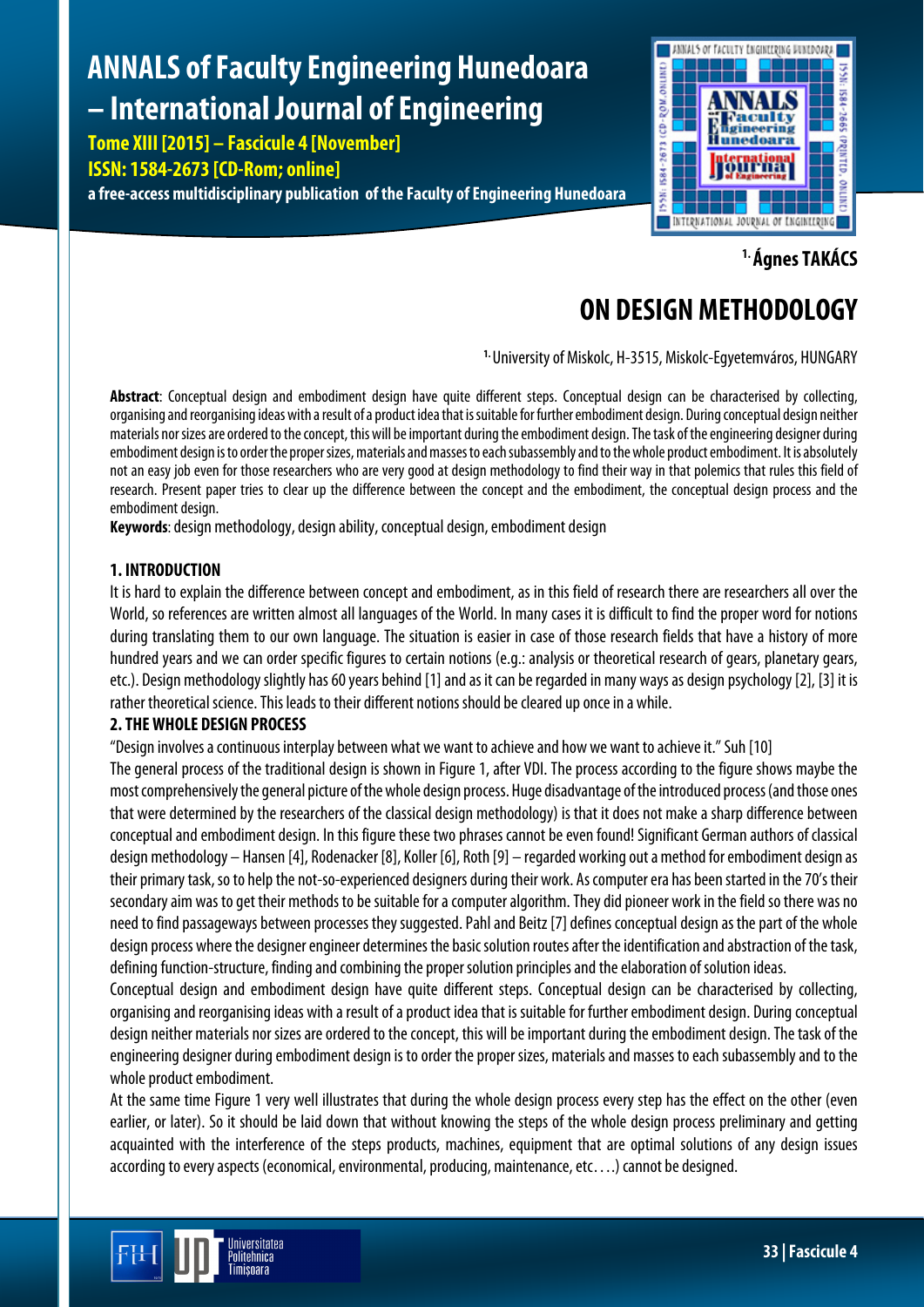

**Figure 1**. General design process [7], [13]

#### **3. DESIGN PROCESS AIDED BY COMPUTER**

The development of the methodological design was necessary because of the designer who wanted to design the best product in spite of the rushing world and the less time he has got to develop a product. So the significant researchers of this field of science were suggested methods that help the work of the designer-engineer in the phase of conceptual design. Analysing other technologies integrated into CAD systems –so the CAxx technologies– in connection with the whole design process it can be defined that aiding of the design process by computer was developed counter direction to the advancement of it (Figure 2). Computer technologies appear first time in the documentation period of the design process that can be taken as the last phase of it, while the computer aid of conceptual design –that can be taken as the basis of the design– is not yet solved even today! Designers have to keep their eyes on the costumer's criteria as well, although these criteria can eliminate some originally new solutions. This way in this paper a method is suggested that combined with the tool system of the design methodology can be used with a great benefit in the period of conceptual design that is during the working out of the basis of the optimal product variant, and it also pays attention for the costumer's criteria.





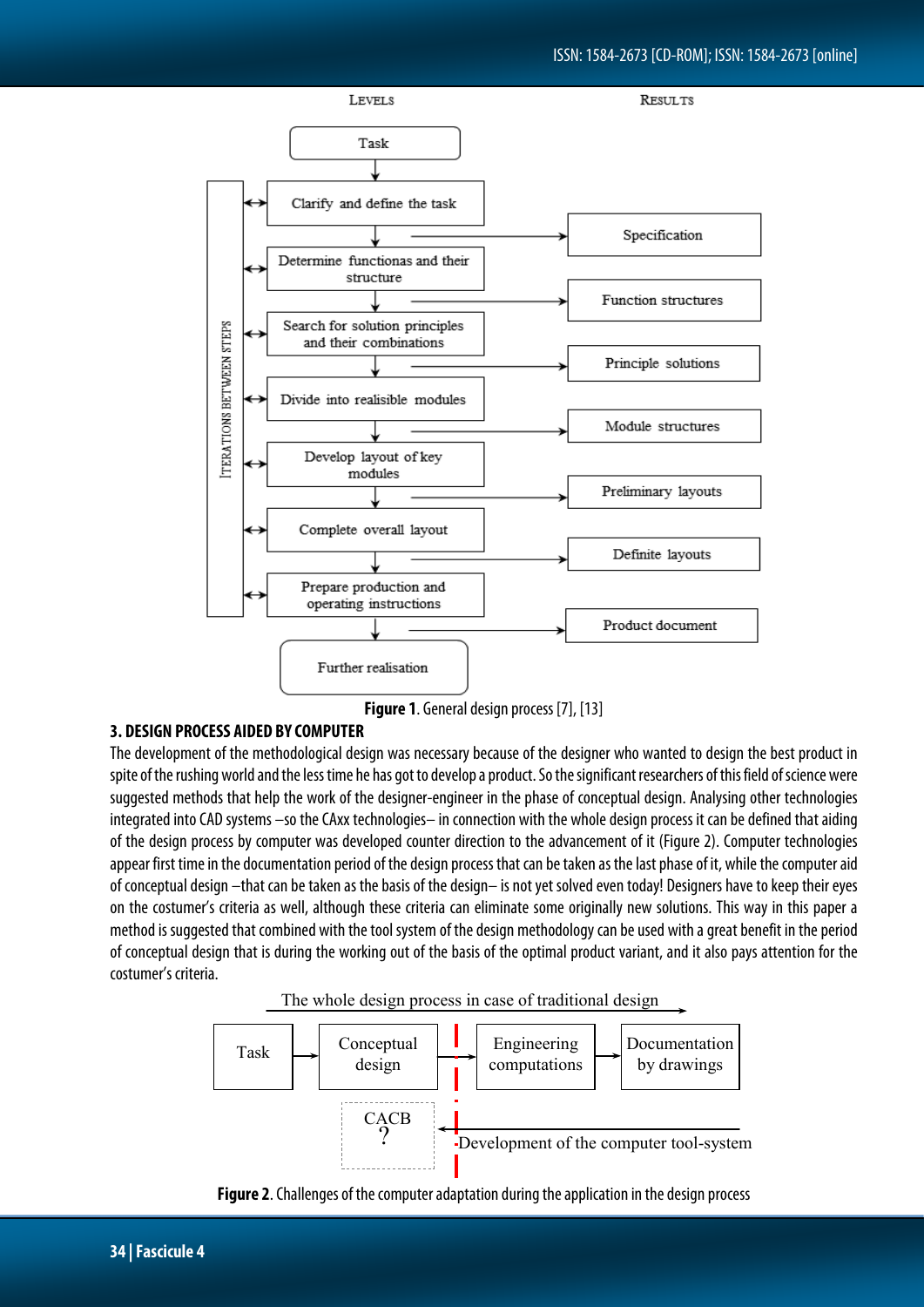#### **4. CONCEPTUAL DESIGN PROCESS**

Logical steps of conceptual design is shown in Figure 3. Before elaborating the design task it should be analysed. The tools for that are the market research and the analysis of patented solutions. In parallel with this customer's requirements should be found and defined. These requirements should be evaluated and ranked with the designer's eyes, because these requirements are the basisof the evaluation at the end of the concept building method.



**Figure 3**. Logical steps of conceptual design suggested for computer [11]

All the possible functional subassemblies should be defined during the market research and the analysis of patented solutions. Product structures or solution variants can be generated from these subassemblies. These variants should be evaluated by the designer. The optimal solution that is the result of the concept building is the one that fulfilled all the evaluation criteria.

#### **5. CONCLUSION**

Designer engineer prefers development and exploration than generating another example of an existing, similar solution. [5] Reaching this he intends the biggest amount of the time he has for the whole design task for knowing and finding previous solutions. This is the key of the conceptual design, the successful generation of the optimal concept. Nowadays the work of the designer engineer is aided by several, different software but the phase of the conceptual design aided by computer should be still developed. [12]

#### **Acknowledgement**

The research work presented in this study based on the results achieved within the TÁMOP-4.2.1.B-10/2/KONV-2010-0001 project and carried out as part of the TÁMOP-4.1.1.C-12/1/KONV-2012-0002 "Cooperation between higher education, research institutes and automotive industry" project in the framework of the New Széchenyi Plan. The realization of this project is supported by the Hungarian Government, by the European Union, and co-financed by the European Social Fund.

#### **References**

- [1.] Badke-Schaub, P.: Creativity and innovation in industrial design: wishful thinking?, Journal Design Research, Vol. 5., No. 3., 2007., pp.:353-367.
- [2.] Cross, N.: A history of design methodology, in: M. J. de Vries et al. (edited), Design Methodology and Relationships with Science, NATO ASI Series, Series D.: Behavioral and Social Sciences, Vol.71., 1993, Kluver Academic Publishers, Netherlands, pp.: 15-27,
- [3.] Cross, N.-Clayburn Cross, A.: Expertise in Engineering Design, Research in Engineering Design, 1998/10, Springer Verlag, London, 1998., pp.: 141-149.